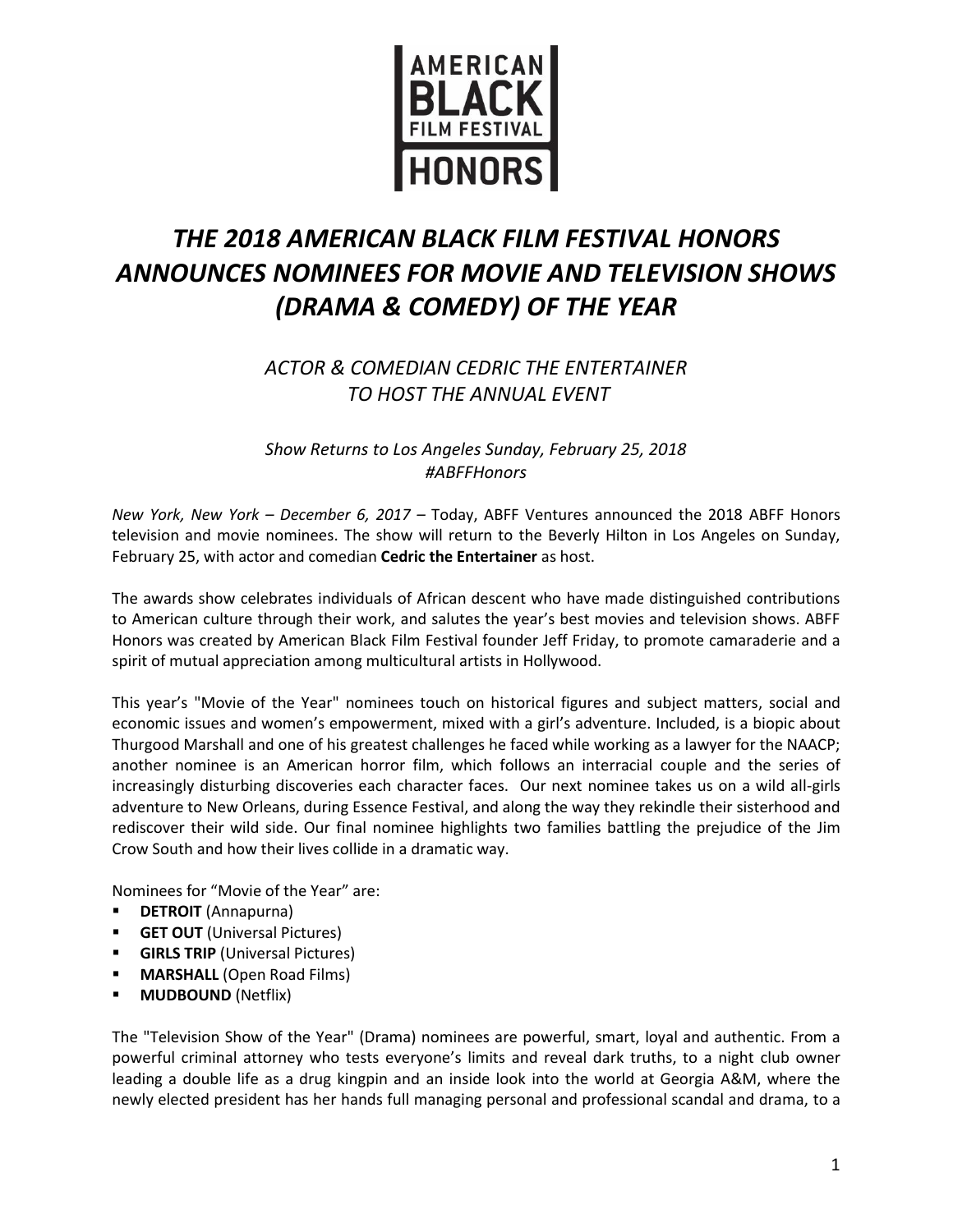family struggling to gain a sense of cultural identity, a complicated story of three siblings who inherited a sugarcane farm and finally we take a journey to 1983 for a history lesson on the crack cocaine epidemic in Los Angeles – television over the past year has been captivating, genuine and provocative.

Nominees for "Television Show of the Year" (Drama) are:

- **HOW TO GET AWAY WITH MURDER** (ABC)
- **POWER** (STARZ)
- **THE QUAD** (BET)
- **QUEEN SUGAR** (OWN)
- **SNOWFALL** (FX**)**

The "Television Show of the Year" (Comedy) nominees made us laugh every night, while pushing the envelope on subjects of sex, crime, race and politics. From an awkward Black girl who navigates the racy tribulations of modern-day love and friendships and a man who questions cultural assimilation for his family, who lives in an upper-class neighborhood, to five diverse, hardworking manicurists who try to make ends meet in an unstable economy in Central, Florida and a film adaptation, which follows a group of students of color at Winchester University who are faced with a landscape of cultural bias, to a show whose main character struggles to define herself and divide her time amongst her friends, job and her three lovers. Television comedies took risks and entertained us all season.

Nominees for "Television Show of the Year" (Comedy) are:

- **BLACK-ish** (ABC)
- **CLAWS** (TNT)
- **-** DEAR WHITE PEOPLE (Netflix)
- **INSECURE** (HBO)
- **SHE'S GOTTA HAVE IT** (Netflix**)**

The winners of all three categories will be determined by the 2018 ABFF Honors Awards Committee, comprised of films critics and entertainment editors who vote for the nominees and winner in each competitive award category. In addition to the jury vote, the general public is invited to vote for their favorite television show and movie, online, via [www.ABFFHonors.com,](http://www.abffhonors.com/) from December 20, 2017 through January 22, 2018.

To qualify for "Movie of the Year," narrative feature films must have been directed by and/or feature a lead actor of African descent and have had a U.S. theatrical release, or broadcast premiere on a cable television or streaming platform during the 2017 calendar year.

To qualify for "Television Show of the Year," the scripted television series (comedy or drama) must be created by and/or feature a lead actor of African descent and have had a U.S. television premiere on broadcast, basic or premium cable, digital delivery and pay-per-view cable or pay-per-view digital delivery, during the 2017 calendar year. For full details on the 2018 ABFF Honors eligibility and consideration rules, visit [www.ABFFHonors.com.](http://www.abffhonors.com/)

This year, The American Black Film Festival (ABFF) Honors is proud to present legendary actor, singer and writer **Billy Dee Williams** with the "Hollywood Legacy Award;" actor **Omari Hardwick** with the "Distinguished ABFF Alumni Award;" actress and comedian **Tiffany Haddish** with the "Rising Star Award" and director **Ava DuVernay** with the "Industry Visionary Award."

The 2018 honorees will join an illustrious list of past ABFF Honors celebrants, including actors **Denzel Washington**, **Regina King**, **Don Cheadle, Diahann Carroll**, **Queen Latifah**, **Issa Rae**, **Terrence Howard** and filmmakers and producers **Ryan Coogler**, **F. Gary Gray** and **Will Packer**.